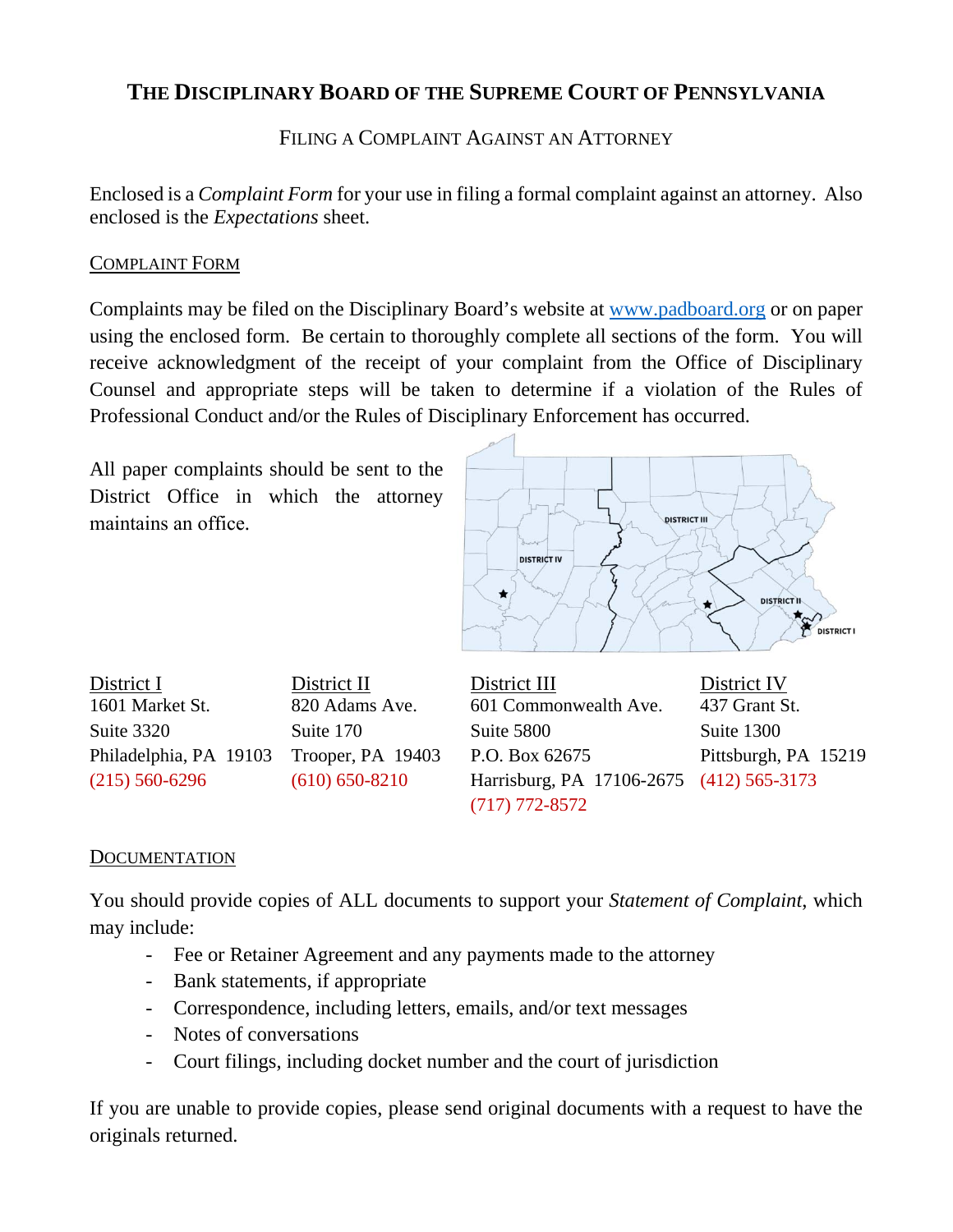# **EXPECTATIONS**

## **What should you expect?**

- An acknowledgment of receipt of the complaint and assignment of a file number for future reference;
- A fair and impartial investigation performed by the Office of Disciplinary Counsel (ODC), wherein staff may communicate with you, the attorney, and in some cases, other parties, to obtain information;
- An efficient disposition of your complaint, being mindful of the complexity of the matter, cooperation of all parties, and availability of documents, among other things, which may affect the duration of the investigation; and,
- To receive official notification of the disposition of your complaint.

## **What should you NOT expect?**

- Assistance or advice from the Disciplinary Board or ODC with respect to your legal matter;
- Direction from the Disciplinary Board or ODC to your attorney to take or refrain from a particular action;
- Representation by the Disciplinary Board or ODC with respect to your legal matter;
- A referral by the Disciplinary Board or ODC to a new lawyer to handle your matter; or,
- Reimbursement or other monetary compensation through the process.\*

## **Fee Disputes**

Fee disputes are not normally handled within the attorney disciplinary process. Individuals should pursue fee disputes with the Bar association in the county where the attorney practices.

*\* If you sustained a financial loss as a result of your attorney's dishonest conduct, you may file a claim with the Pennsylvania Lawyers Fund for Client Security (PaLFCS). Claim forms and additional information may be found on the PaLFCS website at [www.palawfund.com.](http://www.palawfund.com/)*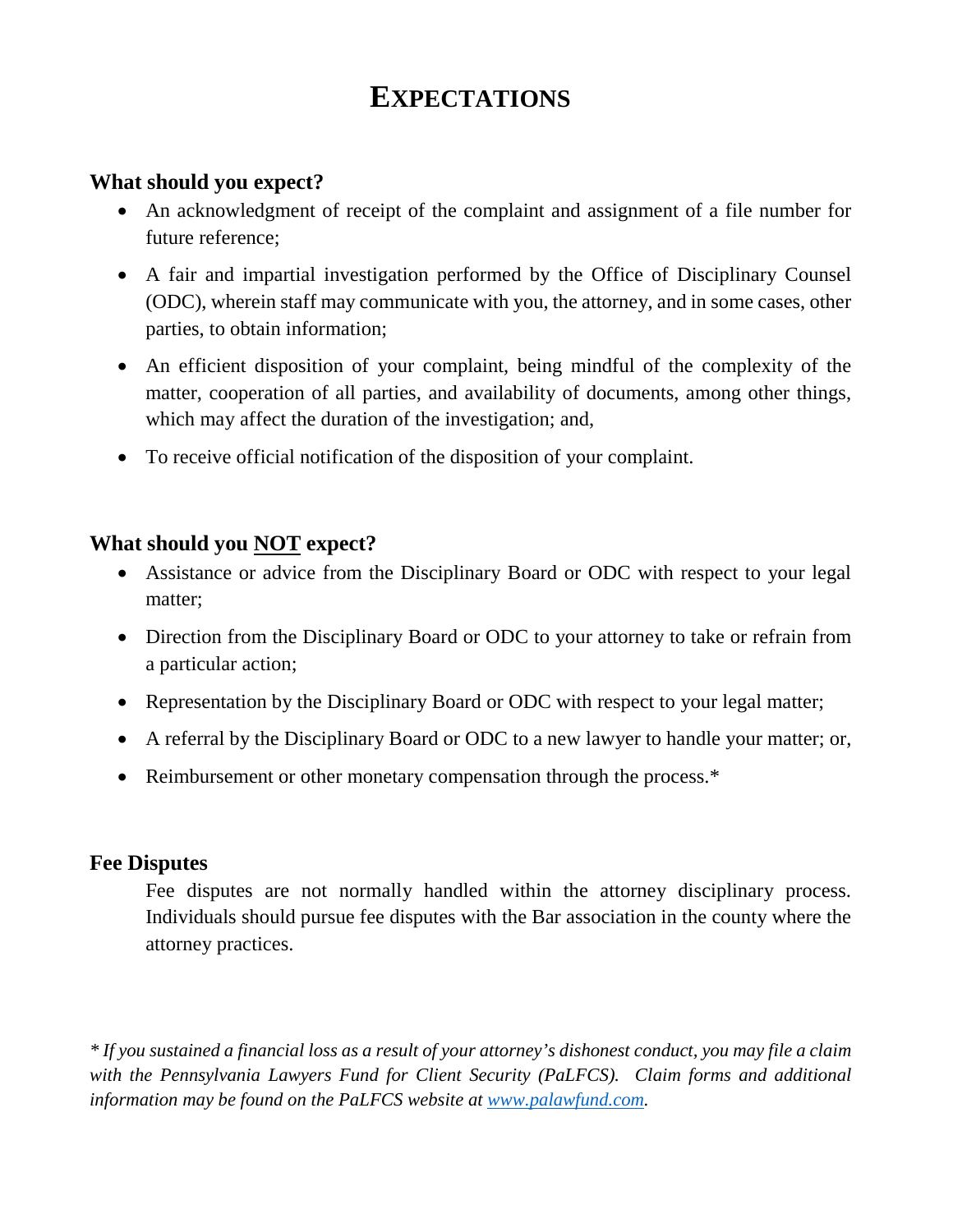## **THE DISCIPLINARY BOARD OF THE SUPREME COURT OF PENNSYLVANIA**

## COMPLAINT FORM

| (Please Type or Print)         | Date: $\frac{1}{\sqrt{1-\frac{1}{2}}\sqrt{1-\frac{1}{2}}\sqrt{1-\frac{1}{2}}\sqrt{1-\frac{1}{2}}\sqrt{1-\frac{1}{2}}\sqrt{1-\frac{1}{2}}\sqrt{1-\frac{1}{2}}\sqrt{1-\frac{1}{2}}\sqrt{1-\frac{1}{2}}\sqrt{1-\frac{1}{2}}\sqrt{1-\frac{1}{2}}\sqrt{1-\frac{1}{2}}\sqrt{1-\frac{1}{2}}\sqrt{1-\frac{1}{2}}\sqrt{1-\frac{1}{2}}\sqrt{1-\frac{1}{2}}\sqrt{1-\frac{1}{2}}\sqrt{1-\frac{1}{2}}\sqrt{1-\frac{1}{2}}$ |  |
|--------------------------------|---------------------------------------------------------------------------------------------------------------------------------------------------------------------------------------------------------------------------------------------------------------------------------------------------------------------------------------------------------------------------------------------------------------|--|
| <b>YOUR INFORMATION:</b>       |                                                                                                                                                                                                                                                                                                                                                                                                               |  |
| Mr./Mrs.                       |                                                                                                                                                                                                                                                                                                                                                                                                               |  |
|                                |                                                                                                                                                                                                                                                                                                                                                                                                               |  |
|                                |                                                                                                                                                                                                                                                                                                                                                                                                               |  |
| <b>ATTORNEY COMPLAINED OF:</b> |                                                                                                                                                                                                                                                                                                                                                                                                               |  |
|                                |                                                                                                                                                                                                                                                                                                                                                                                                               |  |
|                                |                                                                                                                                                                                                                                                                                                                                                                                                               |  |
|                                |                                                                                                                                                                                                                                                                                                                                                                                                               |  |

#### **LITIGATION:**

If the attorney complained of represented or represents you in litigation (civil or criminal) please provide the caption, court, and docket number of the case.

\_\_\_\_\_\_\_\_\_\_\_\_\_\_\_\_\_\_\_\_\_\_\_\_\_\_\_\_\_\_\_\_\_\_\_\_\_\_\_\_\_\_\_\_\_\_\_\_\_\_\_\_\_\_\_\_\_\_\_\_\_\_\_\_\_\_\_\_\_\_\_\_\_\_\_\_\_\_\_\_\_\_\_\_\_\_\_\_\_\_\_\_\_\_\_\_\_\_

\_\_\_\_\_\_\_\_\_\_\_\_\_\_\_\_\_\_\_\_\_\_\_\_\_\_\_\_\_\_\_\_\_\_\_\_\_\_\_\_\_\_\_\_\_\_\_\_\_\_\_\_\_\_\_\_\_\_\_\_\_\_\_\_\_\_\_\_\_\_\_\_\_\_\_\_\_\_\_\_\_\_\_\_\_\_\_\_\_\_\_\_\_\_\_\_\_\_

#### **PRIOR COMPLAINTS CONCERNING THIS MATTER OR THIS ATTORNEY:**

Have you previously filed a complaint concerning this matter or this attorney with the Disciplinary Board, a Bar Association or its Fee Dispute Committee, any District Justice, Court, District Attorney, or any other agency or office?

YES NO NO NO RESALLY IS SO, please identify the agency and specify the date and nature of your complaint and the action taken by the agency:

\_\_\_\_\_\_\_\_\_\_\_\_\_\_\_\_\_\_\_\_\_\_\_\_\_\_\_\_\_\_\_\_\_\_\_\_\_\_\_\_\_\_\_\_\_\_\_\_\_\_\_\_\_\_\_\_\_\_\_\_\_\_\_\_\_\_\_\_\_\_\_\_\_\_\_\_\_\_\_\_\_\_\_\_\_\_\_\_\_\_\_\_\_\_\_\_\_\_

\_\_\_\_\_\_\_\_\_\_\_\_\_\_\_\_\_\_\_\_\_\_\_\_\_\_\_\_\_\_\_\_\_\_\_\_\_\_\_\_\_\_\_\_\_\_\_\_\_\_\_\_\_\_\_\_\_\_\_\_\_\_\_\_\_\_\_\_\_\_\_\_\_\_\_\_\_\_\_\_\_\_\_\_\_\_\_\_\_\_\_\_\_\_\_\_\_\_

\_\_\_\_\_\_\_\_\_\_\_\_\_\_\_\_\_\_\_\_\_\_\_\_\_\_\_\_\_\_\_\_\_\_\_\_\_\_\_\_\_\_\_\_\_\_\_\_\_\_\_\_\_\_\_\_\_\_\_\_\_\_\_\_\_\_\_\_\_\_\_\_\_\_\_\_\_\_\_\_\_\_\_\_\_\_\_\_\_\_\_\_\_\_\_\_\_\_